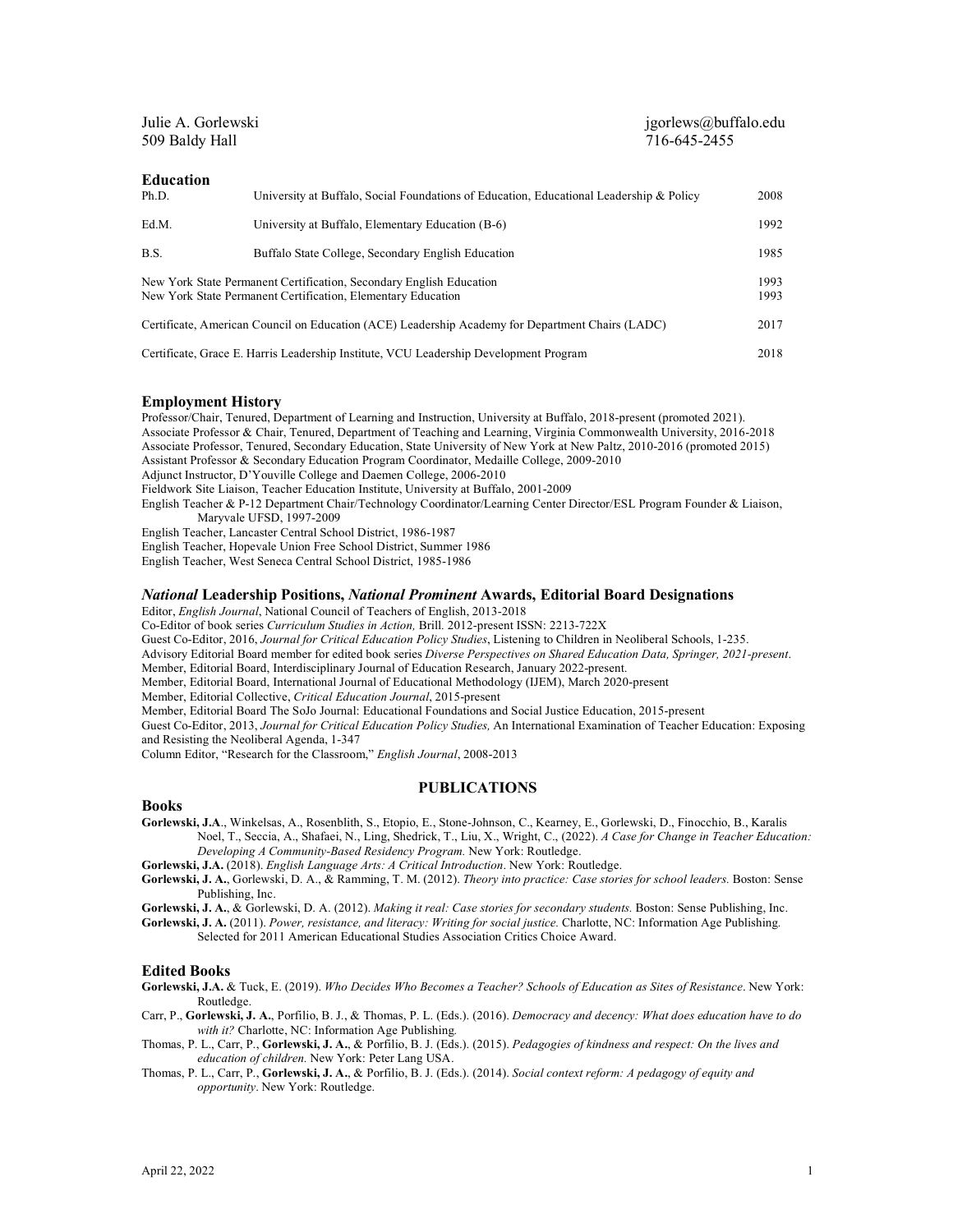- **Gorlewski, J. A.**, Gorlewski, D. A., Hopkins, J., & Porfilio, B. J. (Eds.). (2014). *Effective or wise? Teaching and the meaning of professional dispositions in education*. New York: Peter Lang USA.
- **Gorlewski, J. A.**, & Porfilio, B. J. (Eds.). (2013). *Left behind in the race to the top: Realities of school reform.* Charlotte, NC: Information Age Publishing.
- **Gorlewski, J. A.**, Porfilio, B. J., & Gorlewski, D. A. (Eds.). (2012). *Using standards and high-stakes testing* for *students: Exploiting power with critical pedagogies.* New York: Peter Lang USA. Selected for 2012 American Educational Studies Association Critics Choice Award.

### **Book Chapters**

- **Gorlewski, J.A.**, Karalis Noel, T., & Kearney, E. (in press) Disruptive synergy: Reframing the policy-practice discourse to transform teacher education. In A. Goodwyn, R. Roberts, D. Zancanella, L. Scherff, J. Manuel, C. Durrant, W. Sawyer (Eds.) *Educating English Teachers: From novice to expert, international perspectives on the professional development of English Teachers.* New York: Routledge..
- Winkelsas, A., Karalis Noel, T., **Gorlewski, J.A.,** & Etopio, E. (2022). Enacting care in collaboration during COVID-19 as teacher educators. In A. Webb & M. Shoffner (Eds.) *Care after COVID: Reconstructing understandings of care in teacher education* (pp. 57-68)*.* Routledge.
- **Gorlewski, J.A**. & Gorlewski, D. (2022) "Contexts, Codes, and Cultures: An Interview with NCTE President Ernest Morrell," reprinted from *English Journal*, Vol. 103, No. 4, March 2014. *Special Issues: Critical Media Literacy, Volume 1,* T. L. Lynch  $(\text{Ed.})$ .
- **Gorlewski, J. A.**, & Taubman, P. (2017). Rejecting acceptance: reClaiming education. In R. Alquist, P. Gorski, & T. Montano (Eds.), *Assault on kids and teachers: Countering privatization, deficit ideologies and standardization of U.S. schools*. New York: Peter Lang.
- **Gorlewski, J. A.**, Gorlewski, D. A., & Lalonde, C. (2017*).* Public Pedagogy for Private Profit: The Hidden Curriculum of Reality TV*.* In Goldstein, R. & Nicosia, L. *Through a Distorted Lens* (pp. 19-34)*.* Boston*:* Sense Publishers.
- **Gorlewski, J.A.** (2016). Teaching *from* the test: Using high-stakes tests to enhance student learning. In E. Blair and Y. Medina (Eds.), *The social foundations reader: Critical essays on teaching, learning, and leading in the 21st century* (pp. 210-217). New York: Peter Lang.
- **Gorlewski, J. A.,** & Gorlewski, D. A. (2016). Solidarity and critical dialogue: Interrupting the degradation of teacher preparation. In J. Bower & P. L. Thomas (Eds.), *De-testing and De-grading schools: Authentic alternatives to accountability and standardization*. New York: Peter Lang.
- **Gorlewski, J. A.** (2015). Walking the talk: The present is the future. In K. VanSlyke-Briggs, E. Bloom, & D. Boudet (Eds.), *Resisting reform: Reclaiming public education through grassroots activism (pp. 191-206). Charlotte, NC: Information Age* Publishing.
- Gorlewski, D. A., & **Gorlewski, J. A.** (2015). Producing professionals: Analyzing what counts for edTPA. In K. O'Hara (Ed.), *Teacher evaluation: The charge and the challenges* (pp. 19–38)*.* New York: Peter Lang.
- Lalonde, C., Gorlewski, D., & **Gorlewski, J. A.** (2015). (Dis)positioning learners: Rubrics and identity in teacher education. In *Rubric nation: Critical inquiries on the impact of rubrics in education* (pp. 111-123). Charlotte, NC: Information Age Publishing.
- **Gorlewski, J. A.** (2014). Necessary struggles: Learning to love the fringe. In F. Obiakor, J. P. Bakken, & B. Algozzine (Eds.), *White voices in multicultural psychology, education and leadership: Inside the walls of America's higher education* (11–24). New York: Nova Publishers.
- **Gorlewski, J. A.**, Gorlewski, D. A., & Lalonde, C. (2014). Practicing in the panopticon: Teaching and learning in the surveillance media culture. In J. A. Gorlewski, D. A. Gorlewski, B. J. Porfilio, & J. Hopkins (Eds.), *Effective or wise? Teaching and the meaning of professional dispositions in education* (pp. 2–26). New York: Peter Lang.
- **Gorlewski, J. A.**, & Gorlewski, D. A. (2013). Becoming a teacher in a neoliberal era. In P. L. Thomas (Ed.), *Becoming and being a teacher: Confronting traditional norms to create new democratic realities* (pp. 119–136)*.* New York: Peter Lang.
- **Gorlewski, J. A.**, & Gorlewski, D. A. (2013). Decade of degradation: New York State's educational reforms from 2000 to 2010. In J. Bower & P. L. Thomas (Eds.), *De-testing and de-grading schools: Authentic alternatives to accountability and standardization* (pp. 63–77). New York: Peter Lang.
- **Gorlewski, J. A.** (2011). Power through resistance: Why critical theory can prevent educators from going back to the future. In B. J. Porfilio & C. Malott (Eds.), *Critical pedagogy in the twenty-first century: A new generation of scholars* (pp. 89–110). Charlotte, NC: Information Age Publishing.
- **Gorlewski, J. A.** (2011). White working-class high school students and resistance to neoliberalism. In P. R. Carr & B. J. Porfilio (Eds.), *Youth culture, education and resistance: Subverting the commercial ordering of life* (pp. 57–74). Boston: Sense Publishers.

### **Refereed Journal Articles (categorized thematically)**

### *Neoliberalism and Critical Teacher Education*

- Hermann, M. & **Gorlewski, J.A**. (2020, October 21) *Policy, Practice, and Parenthood: A Study of Teacher Mothers*. Educational Studies, 1-19. DOI: 10.1080/03055698.2020.1834358.
- Hermann, M. & **Gorlewski, J.A.** (2020, May 29) Commentary—Endless Work, Endless Love: Teaching and Mothering During a Pandemic. *Teachers College Record*, np.
- **Gorlewski, J. A**. (2017). Teaching Beyond Training: Breaking Paths Toward Justice. *Teacher Education & Practice* 30(2), 325-329. Tuck, E., & **Gorlewski, J. A.** (2016). Racist ordering, settler colonialism, and edTPA: A participatory policy analysis. *Journal of Educational Policy,* 197-217.
- **Gorlewski, J. A.**, Gorlewski, D. A., & Porfilio, B. J. (2014). Beyond bullies and victims: Using case story analysis to address academic mobbing. *Workplace: A Journal for Academic Labor, 24,* 9–18.
- **Gorlewski, J. A.** (2013). Dismissing academic surplus: How discursive support for the neoliberal self silences new faculty. *Workplace: A Journal for Academic Labor, 22*, 7–11.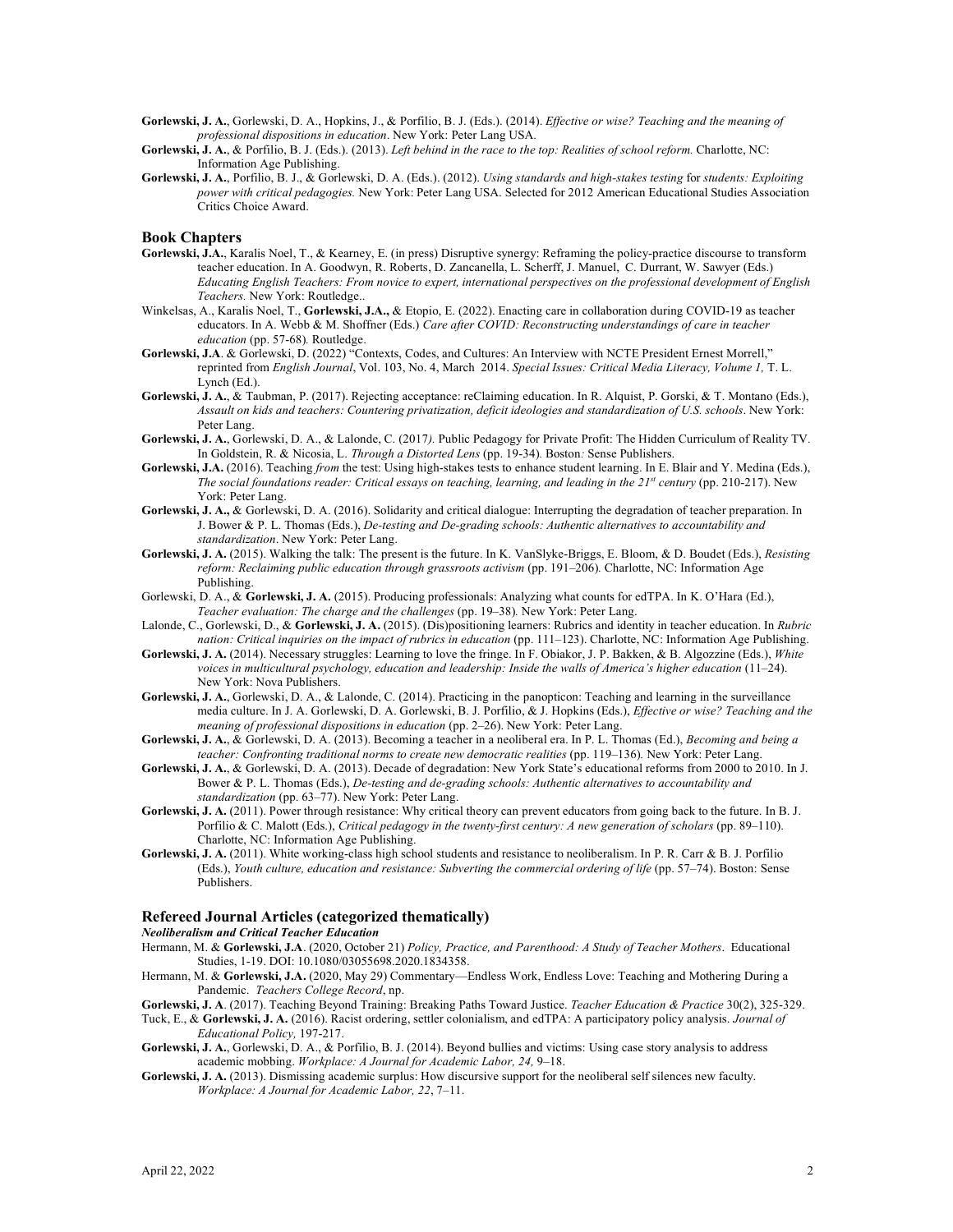- Madeloni, B., & **Gorlewski, J. A.** (2013, Summer). The wrong answer to the wrong question: Why we need critical teacher education, not standardization. *Rethinking Schools,* 16–21. Reprinted in E. Blair and Y. Medina (Eds.), *The social foundations reader: Critical essays on teaching, learning, and leading in the 21st century* (pp. 293-297). New York: Peter Lang.
- Madeloni, B., & **Gorlewski, J. A.** (2013, June 21). Commentary—Radical imagination, not standardization: Critical teacher education and the edTPA. *Teachers College Record*, np.
- Porfilio, B. J., & **Gorlewski, J. A.** (2012). Cultivating resilience: Active citizens in an age of standardized reform. Special Issue of *International Journal of Progressive Education: Education for Active Citizenship, 8*(3), 48–61.

#### *Critical Pedagogies as Transformative Practice*

- Etopio, E., Winkelsas, A., Jo, S., Karalis Noel, T., Kearney, E., & **Gorlewski, J. A.** (2022). Eden's Garden: A cultivator's chronicle. Policy Futures in Education. https://doi.org/10.1177/14782103211044380
- Parkhouse, H., **Gorlewski, J.A.**, Senechal, J., & Lu, Chu Yi (2021). *Ripple Effects: How equity-focused teacher action research can promote systemic change*, Action in Teacher Education.
- **Gorlewski, J.A**.; Nuñez, I. (2020). "Activism and Social Movement Building in Curriculum." In Bill Schubert and Ming Fang He (Ed.), Curriculum Studies. New York: Oxford University Press. DOI:10.1093/acrefore/9780190264093.013.ORE\_EDU-01421.R1.
- Karalis Noel, T., **Gorlewski, J. A**., & Kearney, E. (2020). SMACKtivism: A Program Redesign so Good, You Won't Know What Hit You, *Impacting Education: Journal on Transforming Professional Practice*. Carnegie Project on the Education Doctorate, Pittsburgh: University of Pittsburgh Press.
- **Gorlewski, J. A.** (2016) "Say what they want to hear": Students' Perceptions of Writing in a Working-Class High School. *Journal for Critical Education Policy Studies (JCEPS)*, 14(2), 158-185.
- **Gorlewski, J. A.**, & Porfilio, B. J. (2013). Reimagining solidarity: Hip-hop as revolutionary pedagogy*.* Special Issue of *Cultural Logic: Education for Revolution, 31,* 59–82*.*
- **Gorlewski, J. A.** (2011). Seize the data: Embracing information*. English Journal, 99*(6), 99–102.
- **Gorlewski, J. A.**, & Porfilio, B. J. (2013, Winter). Revolutionizing environmental education through indigenous hip-hop culture*.* Special Issue of *Canadian Journal of Environmental Education: Indigenizing and Decolonizing Environmental Education, 17,* 46–61.
- **Gorlewski, J. A.** (2009). Shouldn't they already *know* how to read? Comprehension strategies in the secondary English classroom. *English Journal, 98*(4), 127–132.
- **Gorlewski, J. A.** (2008). Christ and cleavage: Multiculturalism and censorship in a working-class suburban high school. *English Journal, 97*(3), 26–30.

**Gorlewski, J. A.** (2008). Formative assessment: Can you handle the truth? *English Journal, 98*(2), 94–97.

- **Gorlewski, J. A.** (2007). Vive la resistance! (De)Constructing classmates in a White working class high school*. Multicultural Perspectives, 9*(4), 20–27.
- **Gorlewski, J. A.** (2006). *The Crucible* and drug sniffing dogs*. English Journal, 96*(2), 72–74.

#### **Other Publications**

- **Gorlewski, J.A.** (2020). Faith and futurity: Embracing the struggle In Shoffner, M. & St. Peter, R. (eds). *Teacher representations in dramatic text and performance*. Routledge.
- Parkhouse, H., Senechal, J., & **Gorlewski, J. A.** (2018). Research Report–Contexts of Cultural Diversity Professional Development in Schools. Metropolitan Educational Research Consortium: VCU Scholars Compass.
- **Gorlewski, J. A.** (2016, May 12). Commentary–Ed leadership should go beyond 'comply or defy.' Guest post in J. Berkowicz, A. Meyers "Leadership 360" Blog. *Education Week,* np.
- **Gorlewski, J. A.** (2016). Foreword–Who decides and why it matters. In T. Gurl, L. Caraballo, L. Grey, J. H. Gunn, D. Gerwin, & H. Bembenutty (Eds), *Privatization, policy, performance assessment, and professionalization: Affordances and constraints for teacher education programs*. New York: Springer, v-viii.
- **Gorlewski, J. A.** (2014). Commentary–Lessons for teachers. In S. Intrator & M. Scribner (Eds.), *Teaching with heart: Poetry that speaks to the courage to teach*. San Francisco: Jossey-Bass, 16-17.
- Porfilio, B. J., & **Gorlewski, J. A.** (2013, March). Editorial–An international examination of teacher education: Exposing and resisting the neoliberal agenda. *Journal of Critical Educational Policy Studies, 11*(2), 1–15.
- **Gorlewski, J. A.** (2013, June 11). Commentary: Teaching toward utopia. *Education Week, 32*(35), 39–40.
- **Gorlewski, J. A.** (2012). Afterword. In H. Hickman & B. J. Porfilio (Eds.), *The new politics of the textbook: Critical analysis in the core content areas* (pp. 337–339)*.* Boston: Sense Publishers.
- **Gorlewski, J. A.** (2012, September). Newsletter Article–New Paltz UUP chapter supports public education call for action. *The Bullhorn: The official newsletter of the SUNY New Paltz chapter of the UUP.*
- Book Review: Smith, M. W., & Wilhelm, J. D. (2006, May). *Going with the flow: How to engage boys (and girls) in their literacy learning*. Portsmouth: Heinemann, in *Education Review: A Journal of Book Reviews*.
- Book Review: Miller, R. E. (2006, March). *Writing at the end of the world*. Pittsburgh: University of Pittsburgh Press, in *Education Review: A Journal of Book Reviews*.

## **GRANTS (19 funded)**

### **Funded**

- Co-Principal Investigator, *A UB-Buffalo Public School Partnership to Improve Student Achievement in Biological Sciences* The Cullen Foundation, \$94,611 across three years, funded (2019-2022).
- Co-Principal Investigator, *Establishing a UB Teacher Residency Program*. Teacher Quality Partnership USDOE, \$2.6 million requested for \$5 million project, funded (2018-2023).
- Co-Principal Investigator, *Collaborating to Create Virtual Reality Experiences for Shaping Teacher Candidates' Professional Dispositions*. Teach NY Implementation Fund, NYSED, \$100,000, funded (2019-2021).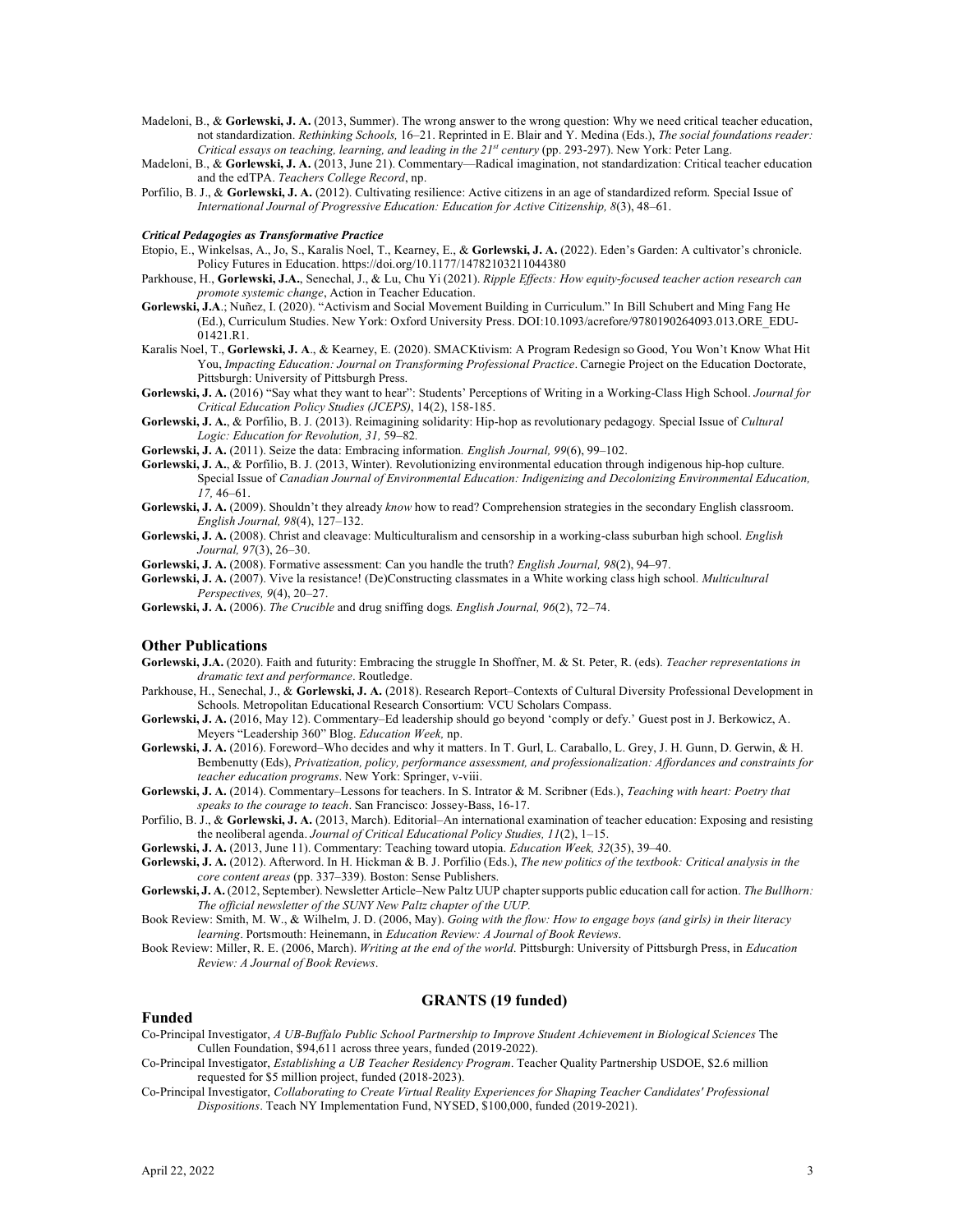Principal Investigator, *Collaborating to Modularize a Teacher Education Program*. Teach NY Implementation Fund, NYSED, \$15,000, funded (2018).

Co-Principal Investigator, *Expanding the Richmond Teacher Residency Program*. Virginia Department of Education, \$600,000, funded (2017).

Conference Co-Director, *CCCC Regional Conference Grant in Richmond, VA*, National Council of Teachers of English, \$6,000, funded (2017).

Principal Investigator, *Collaborating to Consider Alternatives to edTPA*. Individual Development Grant, United University Professions, \$1,000, funded (2015).

Principal Investigator (with undergraduate student), *Developing Professional Dispositions*. SUNY New Paltz AYURE Grant \$1,500, funded (2014).

Co-Principal Investigator, *Establishing a Native Teacher Education Academy*. SUNY New Paltz Provost Challenge Grant, \$1,500, funded (2014).

Principal Investigator, *Hip-hop and Youth Culture in Education*. Individual Development Grant, United University Professions, \$1,487, funded (2012).

- Conference Director, *Equity and Social Justice Conference Keynote Speaker*. SUNY New Paltz Provost Event Grant, \$1,000, funded (2012).
- Principal Investigator, Individual Development Grant, United University Professions, \$1,000, funded (2011).

Principal Investigator, SUNY New Paltz Provost Creative Project Grant, \$1,493, funded, (2011).

Project Coordinator (Maryvale UFSD), *English as a Second Language Program Grant.* New York State Education Department, \$300,000, funded (2007).

Project Director (Maryvale UFSD), *Implementing a Multi-Lingual Library for Students, Parents, and Community Members*. New York State Education Department EXCEL English Language Learners Competitive Grant, \$25,000, funded (2006).

Project Coordinator (Maryvale UFSD), New York State Education Department/Cheektowaga Teacher Center Grant, \$500, funded  $(2006)$ 

Project Coordinator (Maryvale UFSD), Wallace Funds Ventures in Leadership, \$250, funded (2005).

Project Coordinator (Maryvale UFSD), New York State Model Schools Institute Board of Cooperative Educational Services, \$2,000, funded (2004).

### **Not Funded**

Co-Principal Investigator, *The University at Buffalo Noyce Initiative*, National Science Foundation, \$1.2 million, not funded (2020). Principal Investigator, *Teaching and Learning throughout the Clinical Practice Continuum*. Teach NY Implementation Fund, NYSED, \$15,000, funded (2019).

### **PRESENTATIONS**

#### **Invited Keynotes**

**Gorlewski, J.A.** (2018, May 11). *Agents of the State or Agents of Change: Teaching to Change the World*. Western New York Network of English Teachers Annual Spring Meeting, Buffalo, NY.

**Gorlewski, J.A.** & Gorlewski, D**.** (2017, October 19). *Undisciplined Writing: Constructing Worlds with Words*. Montana Association of Teachers of English and Language Arts, Missoula, MT.

**Gorlewski, J.A.** (2016, November 4). *Academic Labor in the Age of Clinton versus Trump* [Invited Presidential Keynote Colloquium], Educational Studies Association Annual Conference, Seattle, WA.

**Gorlewski, J.A.** (2016, May 7). *Education Matters: Counting on What Counts*. Zeta Zeta Chapter of Kappa Delta Pi Induction Ceremony, State University of New York at New Paltz, New Paltz, NY.

**Gorlewski, J.A.** & Gorlewski, D. (2015, November 4). *Common Core Standards: Origins and Prospects,* Harding Club Meeting, Poughkeepsie, NY.

#### **Invited Presentations**

**Gorlewski, J.A**., (2017, November 16), Panelist for *Our Family Gathering: A Conversation with Students and Educators,* National Council of Teachers of English (NCTE) Annual Convention, St. Louis, MO.

**Gorlewski, J.A.** (2017, November 2). Panelist and Moderator for Film Screening *Discussions on Protecting Public Education/Screening of Backpack Full of Cash.* Richmond Teachers for Social Justice, Support Richmond Public Schools, Richmond Education Association, Richmond City Council of PTAs and Mu Lambda Chapter of Kappa Delta Pi International Honor Society in Education, Richmond, VA.

**Gorlewski, J.A.** (2017, April 18). *Agents of the State or Agents of Change? The Role of Public Intellectuals*. Graduate School of Education. Virginia Commonwealth University, Richmond, VA.

**Gorlewski, J.A.** (2016, November 18). *Writing for Change*. National Council of Teachers of English (NCTE) Annual Convention, Atlanta, GA.

**Gorlewski, J.A.** (2016, November 7). *Teaching and Learning with English Language Learners*. Advocates for an Intercultural Richmond (AIRVA). Richmond, VA.

**Gorlewski, J.A.** (2016, October 7). *English as a Second Language Learners: Culture, Context, and Schools*. Henrico County Refugee Care Community, Richmond, VA.

**Gorlewski, J.A.** (2016, March 11). *Writing for Professional Journals*. Faculty Fellowship Publication Program, The City University of New York, The Graduate Center, New York, NY.

**Gorlewski, J.A.** (2015, December 7). *edTPA in New York State*. Regents Town Hall Meeting on New York State Teacher Certification, New York, NY.

**Gorlewski, J.A.** (2015, November 20). *High School Matters: Writing for English Journal*. National Council of Teachers of English (NCTE) Annual Convention, Minneapolish, MN.

**Gorlewski, J.A.** (2015, November 3, 2015). *Cultivating Professional Dispositions*. Coleman High School, Kingston, NY.

**Gorlewski, J.A.** (2015, April 18). *Community-based educational activists and teacher educators unite! Chicago as a site of change*. American Educational Research Association Annual Meeting, Chicago, Il.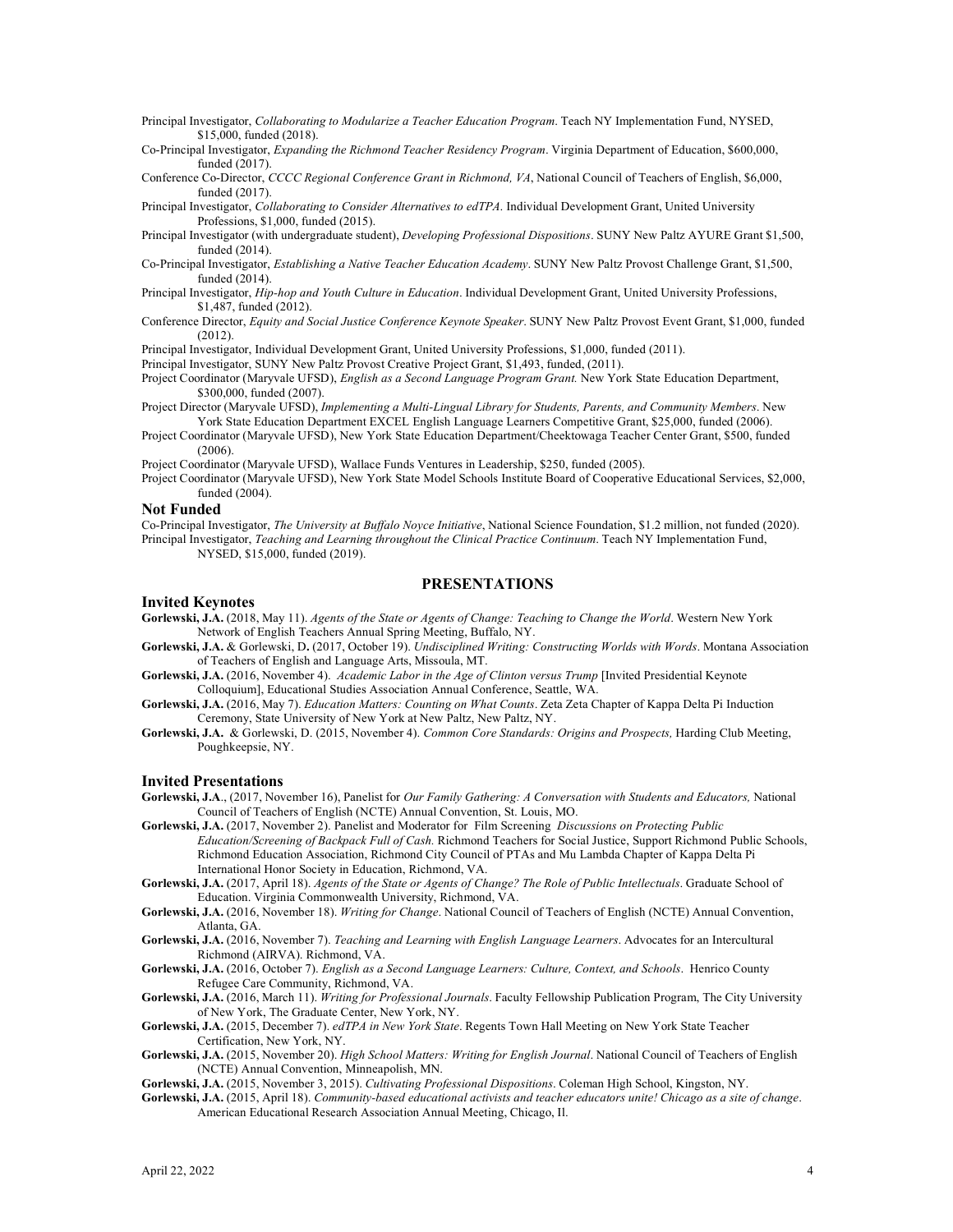**Gorlewski, J.A.** (2014, November 22). *High School Matters: Writing for English Journal*. National Council of Teachers of English (NCTE) Annual Convention, Washington, DC.

**Gorlewski, J.**A. (2014, October 16). *Questions, Stories, and Truths: Teacher Education in a Neoliberal Age*. Buffalo State English Education Student Association (EESA) Brown Bag Series, Buffalo State College, Buffalo, NY.

**Gorlewski, J.A.** & Gorlewski, D. (2014, October 3). *Full Circle: Reflections on a Textual Revolution*. [Featured Speakers] Florida Council of Teachers of English 90th Professional Development Institute, Lake Mary, FL.

**Gorlewski, J.A.** & Gorlewski, D. (2013, June 25). *Using L1 to Support L2: What are the possible roles of L1 in developing academic English?* Poughkeepsie High School, Poughkeepsie, NY.

**Gorlewski, J.A.** (2013, November 24). *High School Matters: Writing for English Journal*. National Council of Teachers of English (NCTE) Annual Convention, Boston, MA.

- **Gorlewski, J.A.** (2013, November 14). *Common Core Standards: Origins and prospects*. Professional Development Institute, D'Youville College, Buffalo, NY.
- **Gorlewski, J**.A. (2013, April 19). *EdTPA: Assumptions and Consequences*. Conversations about Education Series, D'Youville College. Buffalo, NY.

**Gorlewski, J.A**. (2012, November 30). *Teacher Performance Assessment: Another Brick in the Wall.* National Association for Multicultural Education Annual Conference, Philadelphia, PA.

**Gorlewski, J.A.** (2012, November 19). *High School Matters: Writing for English Journal*. National Council of Teachers of English (NCTE) Annual Convention, Las Vegas, NV.

**Gorlewski, J.A.** (2012, November 2). *Case Stories for Multicultural Education.* Multicultural Education Conference, New Paltz, NY.

- **Gorlewski, J.A.** (2012, October 18). *Writing for English Journal.* New York State English Council Annual (NYSEC) Conference. Albany, NY.
- **Gorlewski, J.A.** (2012, October 16). *Making it Real: Case Stories for Leadership Development.* SUNY New Paltz *Emerging Leaders*  Series., New Paltz, NY.
- **Gorlewski, J.A. (2011, December 8). Panelist and Moderator for** Film Screening of *American Teacher* ,Rosendale Community Theater, Rosendale, NY, March 27, 2012. Panelist/Moderator: Film Screening of *American Teacher.* SUNY New Paltz, New Paltz, NY.
- **Gorlewski, J.A. (2011, December 5).** *PISA and Teacher Evaluation,* School of Education Discussion Series, SUNY New Paltz, New Paltz, New York.
- **Gorlewski, J.A. (2011, May 15).** *Strategies for Struggling Readers.* Ulster County Board of Cooperative Educational Services Superintendent's Professional Development Day, Port Ewen, NY.
- **Gorlewski, J.A. (2011, March 16).** *Conducting Educational Research in Schools: Getting from the Questions to the Answers.* Phi Delta Kappan (PDK) Chapter, New Paltz, NY.
- **Gorlewski, J.A. (2009, October 18).** *Resistance Literacy: Reaching Reluctant Readers and Writers*, Western New York Educational Service Council (WNYESC) Amherst, NY.

### **Peer-Reviewed Conference Presentations**

- **Gorlewski, J.A**.,, Winkelsas, A., Rosenblith, S., Stone-Johnson, C. Etopio, E., Karalis Noel, T. Seccia, A., Zhai, L., Kearney, E. (2022, April 24). A Case for Change in Teacher Education: Cultivating Equity Through A School-Based Residency Program. [Diversity and Equity in School Partnerships, Teacher Residencies, and Internships.] American Educational Research Association Annual Meeting, Virtual.
- Winkelsas, A., Maza, H. Etopio, E., **Gorlewski, J.A**., Rosenblith, S. Middleton, Y. (2022, April 21). An Inductive Approach to Designing Induction Support for Graduates of an Urban Teacher Residency Program. [Teacher Recruitment, Induction, Mentoring, and Retention For and From Diverse Communities and Contexts.] American Educational Research Association Annual Meeting, Virtual.
- Winkelsas, A., Seccia, A., Etopio, E., **Gorlewski, J.A**. Rosenblith, S., Crump, G., Middleton, Y. (2022, April 21). "We're Gonna Walk This Road Together": Relationality and Networked Communities in an Urban Teacher Residency. [Culturally Responsive Schools.] American Educational Research Association Annual Meeting, Virtual.
- Winkelsas, A., Zhai L., Etopio, E., Gorlewski, J.A., Rosenblith, S., Stone-Johnson, C., & A. Seccia, (2021, April 8). Reflecting on Culturally and Linguistically Relevant Teaching Practice: A One-Year Teacher Residency Program. [Culturally Relevant Teaching Practices for Urban Schooling]. American Educational Research Association Annual Meeting, Virtual.
- Arnold, N., Croft, S., **Gorlewski, J.A.**, Johnson, S. Khalifa, M. Perry, T., Ball, D. (2021, April 11). P*ushing Against the Status Quo: Cultivating Diverse Teachers, Leaders, and Schools for 21st Century Students* [AERA Presidential Session]. American Educational Research Association Annual Meeting, Virtual.
- Winkelsas, A., Zhai L., Etopio, E., Gorlewski, J.A., Rosenblith, S., Stone-Johnson, C., & A. Seccia, (2021, April 12). Identity and Professional Socialization in an Urban Teacher Residency Program [Both And: Structures Shaping Individuals and Visa Versa.] American Educational Research Association Annual Meeting, Virtual.
- Winkelsas, A., Zhai L., Etopio, E., Gorlewski, J.A., Rosenblith, S., Stone-Johnson, C., & A. Seccia, (2021, April 12). Creating a Context for Change: Teacher Residency Coursework and Curriculum as Transformational [Creating Contexts for Change in Preservice Teacher Education.] American Educational Research Association Annual Meeting, Virtual.
- **Gorlewski, J.A.** (2020, April 17). *EXPANDing Practice: Cultivating Preservice Teachers' Critical Dispositions* [Challenging the Status Quo: Critical Professional Development in K-12 and Teacher Education]. American Educational Research Association Annual Meeting, San Francisco, CA (Conference canceled).
- Arnold, N., Croft, S., **Gorlewski, J.A.**, Johnson, S. Khalifa, M. Perry, T., Ball, D. (2020, April 19). P*ushing Against the Status Quo: Cultivating Diverse Teachers, Leaders, and Schools for 21st Century Students* [AERA Presidential Session]. American Educational Research Association Annual Meeting, San Francisco, CA (Conference canceled).**.**
- Winkelsas, A., Zhai L., Etopio, E., **Gorlewski, J.A.**, Rosenblith, S., & N. Shafaei (2020, April 20). *"We're here, but y'all don't make it easy." Barriers and Opportunities for Diversifying the Profession* [Residency and Induction Programs in Diverse Communities and Contexts], American Educational Research Association Annual Meeting, San Francisco, CA (Conference canceled)**.**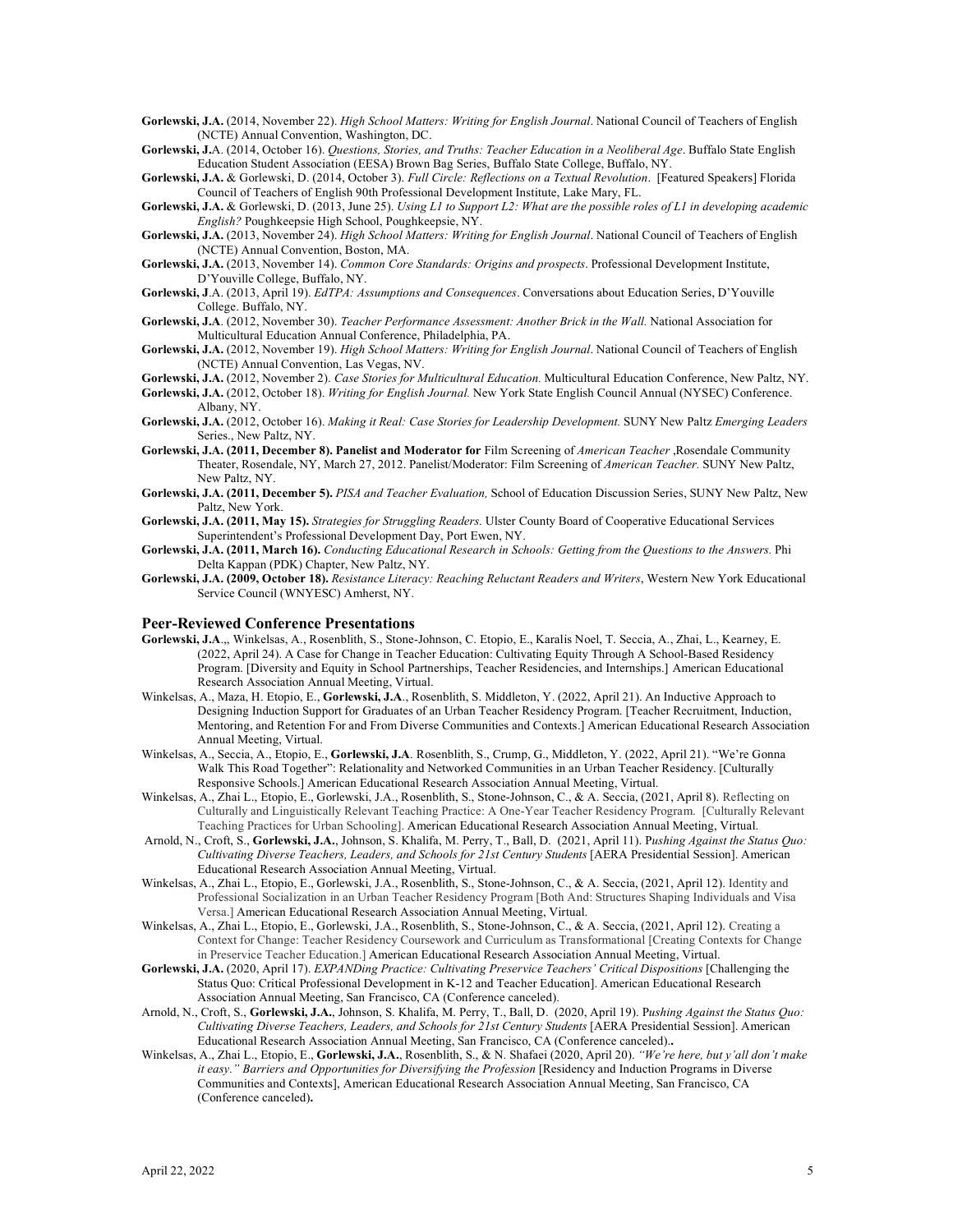- **Gorlewski, J**.**A.** (2019, November 23). *Cultivating Critical Dispositions through Undisciplined Writing*, National Council of Teachers of English Annual Convention, Baltimore, MD.
- Karalis Noel, T., Kearney, E., **Gorlewski, J. A.,** Stone-Johnson, C. (2019, October 22). *Workshopping Ideas for a New Improvement Science Course for Two Types of EdD Students: Educational Administration and Learning and Teaching in Social Contexts*. Carnegie Project on the Education Doctorate (CPED) Annual Convening, Columbia, SC.
- Karalis Noel, T., Kearney, E., **Gorlewski, J. A.,** Stone-Johnson, C. (2019, October 23). *Launching a new EdD in Learning and Teaching in Social Contexts*, Carnegie Project on the Education Doctorate (CPED) Annual Convening, Columbia, SC**.**
- **Gorlewski, J.A.**, (2019, October 31) *Modularization: Transforming Curriculum and Pedagogy* [Dare We Adopt A Justice Oriented Approach to Teacher Preparation? Re-Centering Students, Schools, and Communities]. American Educational Studies Association, Baltimore, MD.
- Hermann, M. & **Gorlewski, J.A.** (2019, April 9). *Policy, Practice, and Parenthood: A Study of Teacher Mothers* [Lives of Teachers: Windows into the Challenging Lives of Teachers]. American Educational Research Association Annual Meeting, Toronto, CA**.**
- **Gorlewski, J.A. (**2018, November 17)**.** *Voice, Selfmaking, and Worldmaking: Research on Writing, Literature, and Literacies*. National Council of Teachers of English Annual Convention, Atlanta, GA.
- **Gorlewski, J.A.** (2018, November 16). *Fostering Student Voices: Research on Teacher Education and Professional Development*. National Council of Teachers of English Annual Convention, Atlanta, GA.
- **Gorlewski, J.A. (**2018, April 16). *"(Don't) forget everything you learned!" Reviving the dream of public education by critically analyzing practice* [Critical Approaches To Preparing Social Justice-Oriented Teachers]. American Educational Research Association Annual Meeting, New York, NY.
- Nunez, I. **& Gorlewski, J.A.** (2018, April 15). *Am I still a revolutionary in a suit? A duoethnography of radicals becoming department chairs*. Biographical and documentary SIG American Educational Research Association Annual Meeting, New York, NY.
- **Gorlewski, J.A. (**2017, November 16). *Writing for Change: Making Meaningful Classroom and Community Collaborations* [Agents of the State or Agents of Change? Teaching (About) Justice]. National Council of Teachers of English Annual Convention, St. Louis, MO.
- **Gorlewski, J.A. & Gorlewski, D.** (2017, November 5). Cultivating Critical Dispositions to Support Equity and Justice: Interrogating Memory through Narrative Analysis. American Educational Studies Association Annual Conference, Pittsburgh, PA.
- **Gorlewski, J.A.** (2017, October 17). Conversations at the Crossroads: *Cultivating Critical Dispositions to Promote Cultural Diversity.* Metropolitan Educational Research Consortium Annual Conference. Richmond, VA
- **Gorlewski, J.A.** (2016, November 20). *Questions, Stories, and Truths about Teacher Performance Assessment* [Secondary Methods under Siege: Reclaiming and Revisiting Methods Courses]. National Council of Teachers of English Annual Convention, Atlanta, GA.
- **Gorlewski, J.A.** (2016, November 19). *Making Meaningful Connections* [Confronting Educator Advocacy with Preservice and Early Career Teachers]. National Council of Teachers of English Annual Convention, Atlanta, GA.
- Christenbury, L. & **Gorlewski, J.A.** (2016, October 21). *Words, Myths, And Wordsmiths: Using The 2016 Presidential Election to Examine Language and Rhetorical Devices*. Virginia Association of Teachers of English (VATE) Annual Fall Conference, Hampton, VA.
- **Gorlewski, J.A.** (2016, April 11). *Realizing social justice and educational policy: Equity and democracy through teaching and teacher education* [Social justice comes to secondary English teacher preparation: Historicizing, understanding, implementing, and assessing Standard VI]. American Educational Research Association Annual Meeting, Washington, DC.
- **Gorlewski, J.A.** (2016, April 11). *Realizing social justice and educational policy: Equity and democracy through teaching and teacher education* [Social justice comes to secondary English teacher preparation: Historicizing, understanding, implementing, and assessing Standard VI]. American Educational Research Association Annual Meeting, Washington, DC.
- **Gorlewski, J.A. (**2016, April 9). *Awareness, Critique, and Resistance to Settler Colonialism Through Arts and Activism* [Building a sustainable future through an understanding of neoliberalism, youth, art, and resistance]. American Educational Research Association Annual Meeting, Washington, DC.
- **Gorlewski, J.A**. (2016, March 19). *Embracing the Struggle: Cultivating Critical Reflection through Case Story Analysis*. 9th Annual Equity and Social Justice Conference, State College, PA.
- **Gorlewski, J.A. (**2015, November 21). *Droplets, Puddles, Torrents, Waves: How Social Media Can Foster Solidarity* [Teaching Beyond the Classroom: Social Media as Teacher Activism and Professionalism]. National Council of Teachers of English Annual Convention, Minneapolis, MN.
- **Gorlewski, J.A.** (**2015, April 19).** *Reclaiming teacher performance assessment: Findings from the New York edTPA Alternative Scoring Consortium* [Accountable to whom? Normalizing culturally sustaining assessment]. American Educational Research Association Annual Meeting, Chicago, IL.
- **Gorlewski, J.A.** (**2015, January 16).** *edTPA—Teacher preparation in New York State: Echoes and projections.* Campaign for the Future of Higher Education, Manhattan Beach, CA.
- **Gorlewski, J.A. (2014, October 4).** The path to professional publication. Florida Council of Teachers of English 90th Professional Development Institute, Lake Mary, FL.
- **Gorlewski, J.A.** (**2014, April 7)**. *Beyond bullies and victims: Using case story analysis to address academic mobbing*. American Educational Research Association Annual Meeting, Philadelphia, PA.
- **Gorlewski, J.A.** (**2014, April 6).** *Practicing in the panopticon: Teaching and learning in the surveillance media culture in symposium* [Effective or wise? Teaching and the meaning of professional dispositions in education]. American Educational Research Association Annual Meeting, Philadelphia, PA.
- **Gorlewski, J.A.** (**2014, April 3).** *Neoliberalism.* Philadelphia Education Town Hall, Arch Street United Methodist Church, Philadelphia, PA.
- **Gorlewski, J.A.** (**2014, April 4).** *The new academic labor market and graduate students* [For understanding, reflection, and action]. American Educational Research Association Annual Meeting, Philadelphia, PA.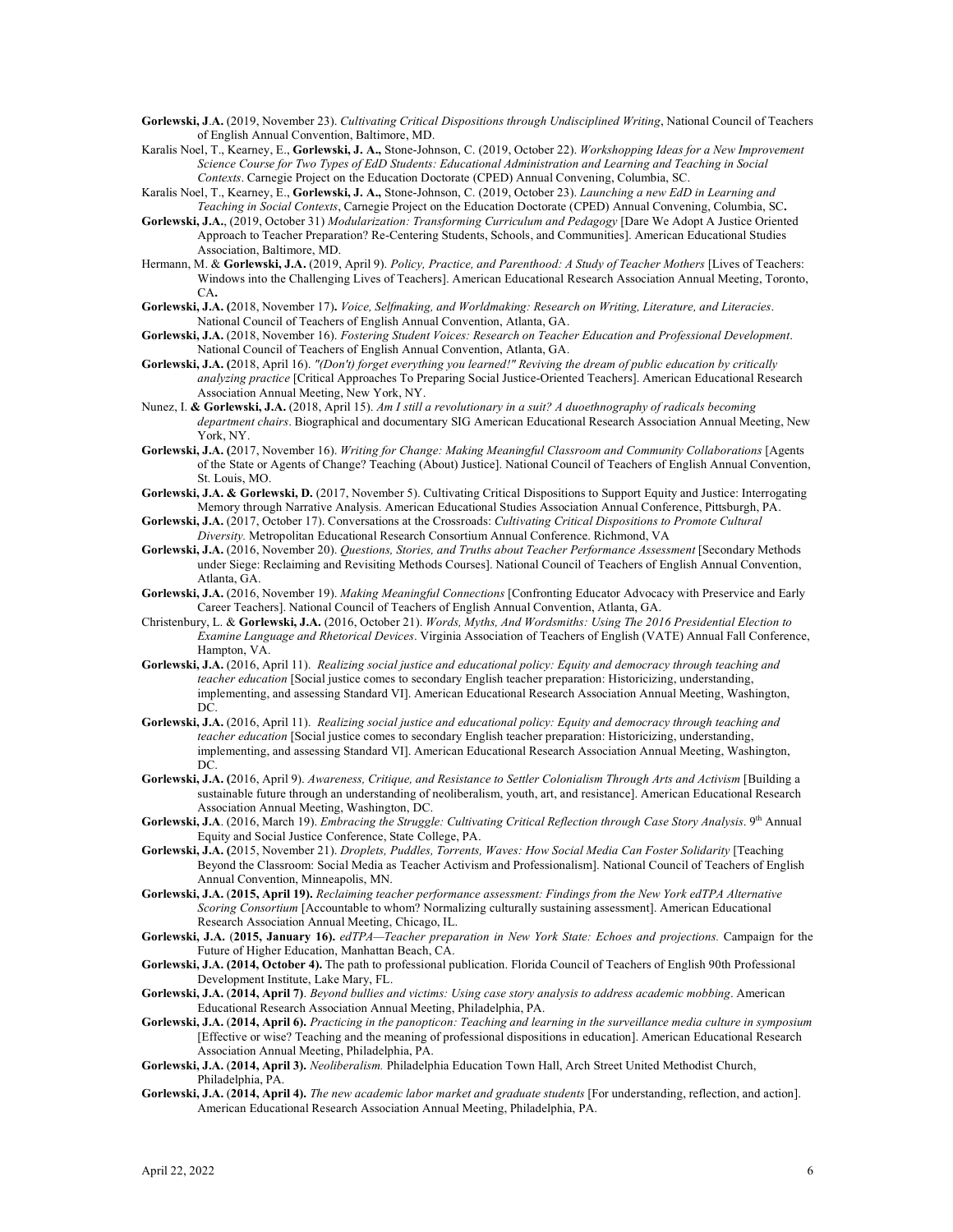**Gorlewski, J.A.** (2014, March 22). "Extravadanzas" and "queen bees": Teacher identity in today's media. 2nd Annual Conference on Critical Media Literacy, Illinois State University, Normal, IL

**Gorlewski, J.A.** (2014, March 1). Practicing in the panopticon. 7th Annual Conference on Equity and Social Justice, Syracuse University, Syracuse, NY.

**Gorlewski, J.A.** (**2013, November 23)**. *Claiming the future of literacy: De-testing and de-grading our classrooms.* National Council of Teachers of English Annual Convention, Boston, MA.

**Gorlewski, J.A.** (**2013, May 1)**. *Revolutionizing environmental education through aboriginal hip-hop culture*. American Educational Research Association Annual Meeting, San Francisco, CA.

**Gorlewski, J.A.** (**2013, May 1)**. *Using standards for the benefit of students: Empowering teachers and students in an era of centralized accountability,* American Educational Research Association Annual Meeting, San Francisco, CA.

**Gorlewski, J.A.** (**2013, May 1)**. *Edu4 (Educators 4 Children, 4 the Public, 4 Social Justice, 4 the Future): Social imagination and political activism in education*. American Educational Research Association Annual Meeting, San Francisco, CA.

**Gorlewski, J.A.** (**2013, April 29)**. *Promoting active citizenship through the arts and youth: Youth-led organizations as beacons of transformation*. American Educational Research Association Annual Meeting, San Francisco, CA.

**Gorlewski, J.A.** (**2013, April 28)**. *Reimagining solidarity in the age of neoliberalism: Indigenous hip-hop as revolutionary pedagogy.* American Educational Research Association, San Francisco, CA.

**Gorlewski, J.A.** (2013, April 6). *Professionalism in the panopticon: Teaching and learning in the age of surveillance.* Critical Media Literacy Conference, Lewis University, Romeoville, IL

**Gorlewski, J.**A. (2013, March 2). *Beyond bullies and victims: Using case story analysis to address academic mobbing*. 6th Annual Equity and Social Justice Conference, New Paltz, NY.

**Gorlewski, J.A.** (**2012, November 1)**. *Reimagining solidarity and resistance through indigenous hip-hop*. American Educational Studies Association Annual Conference, Seattle, WA.

**Gorlewski, J.A.** (**2012, October 31)**. *Reforming education to value diversity: Using the tools of standardized reform to support transformative resistance*. American Educational Studies Association Annual Conference, Seattle, WA.

**Gorlewski, J.A.** (2012, October 18). *Reclaiming the center: Using case stories to foster authentic reflection*. New York State English Council (NYSEC) Annual Conference, Albany, NY.

**Gorlewski, J.A.** (**2012, April 26)**. *Reimagining youth and education through indigenous hip-hop pedagogues and the Beat Nation*. American Educational Research Association Annual Meeting, Vancouver, British Columbia, Canada.

- Gorlewski, J.A. (2011, October 19). Making it real: Using case stories to connect theory and practice. New York State Association of Teacher Educators/New York Association of Colleges for Teacher Education (NYSACTE) Annual Conference, Saratoga Springs, NY.
- **Gorlewski, J.A.** (2011, February 19). *Professional dispositions: Assessment beyond standardization*. American Association of Colleges for Teacher Education (AACTE) Annual Conference, Chicago, IL.

**Gorlewski, J.A. (2011, February 18).** Using standards for students: Exploiting standards for social justice. American Association of Colleges for Teacher Education (AACTE) Conference, Chicago, IL.

**Gorlewski, J.A. (2010, November 20).** *Publishing mini-classroom studies: Becoming a teacher-scholar: How (and why) to publish about your teaching in professional journals*. National Council of Teachers of English (NCTE) Annual Convention, Orlando, FL.

**Gorlewski, J.A. (2010, April 23).** Praxis as possibility: Standardized assessment, writing instruction, and the pursuit of social justice. American Educational Research Association (AERA) Annual Meeting, Denver, CO.

**Gorlewski, J.A. (2010, February 25).** *Staking a claim for professionalism within the context of standardized reform: Expanding the scope of effectiveness in teacher education*. American Association of Colleges for Teacher Education (AACTE) Annual Convention, San Diego, CA.

**Gorlewski, J.A. (2010, February 24).** Knowing better: Assessment by teachers, for teachers, with teachers—pre-service and beyond. American Association of Colleges for Teacher Education (AACTE) Annual Convention, San Diego, CA.

**Gorlewski, J.A. (2009, November 16).** *Glowers, grumbles, and groans: Embracing resistance to reach reluctant readers*. National Council of Teachers of English (NCTE) Annual Convention, Philadelphia, PA.

**Gorlewski, J.A. (2009, March 12).** *Labored literacy: Writing instruction in a working-class suburban high school.* 3rd Annual Equity and Social Justice in Education Conference, Richard Stockton College, Pomona, NJ.

# **TEACHING**

### **Supervision & Evaluation**

As department chair, teaching responsibilities include overseeing professional development for all instructors and conducting evaluations. Over the past five years, such supervision has involved approximately 30 full-time faculty and over 50 adjunct instructors per semester.

# **Courses Taught**

*Graduate* Socio-cultural Dimensions in Learning and Human Development Writing Workshop for Teachers Teaching of Literature Inquiry into Teaching, Learning & School I Inquiry into Teaching, Learning & School II Designs for Literacy, Curriculum & Assessment Literacy across Disciplines Assessment & Curriculum Planning for Preschool and Elementary Grades Principles of Research I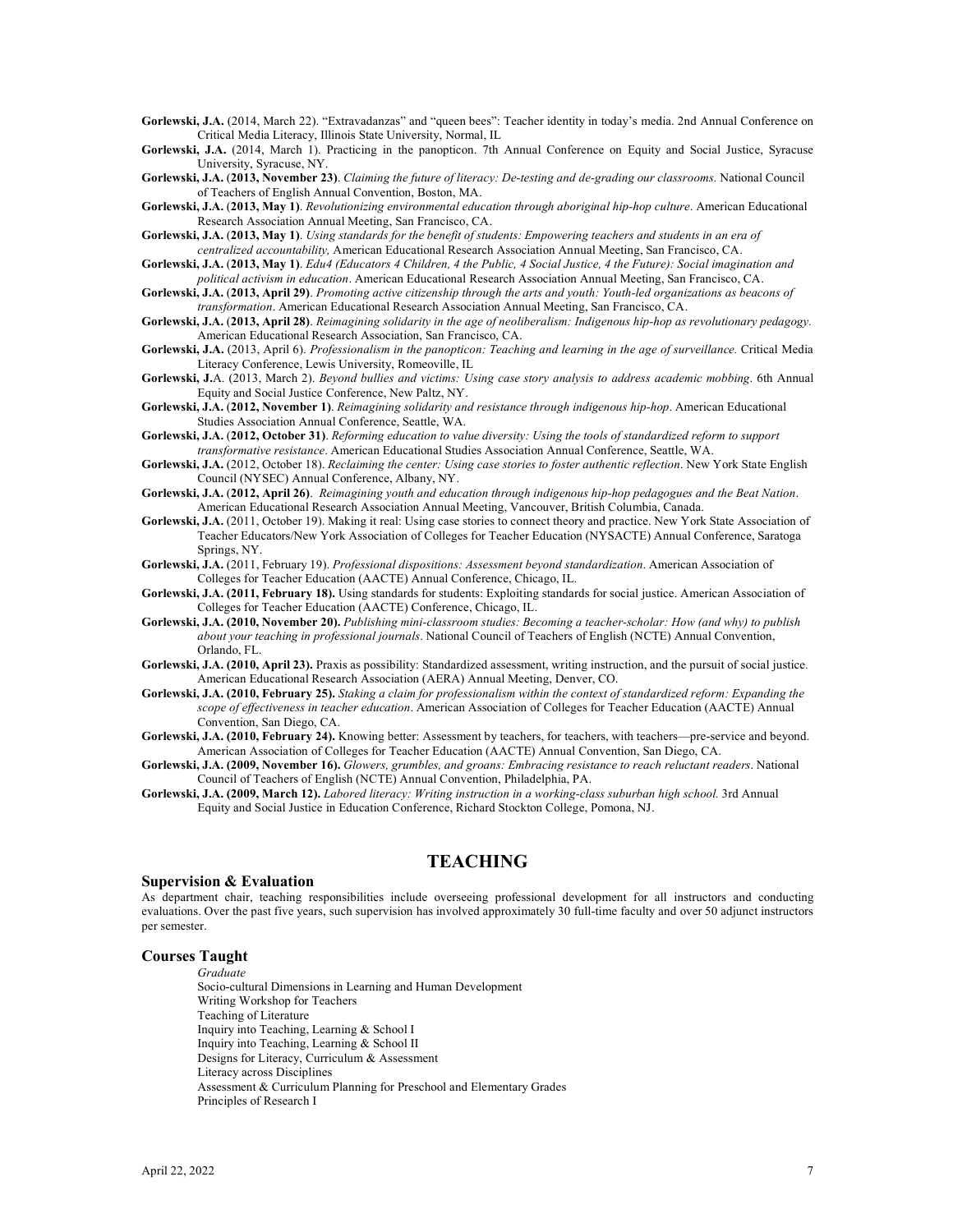Principles of Research II Sociolinguistics and Multiculturalism Linguistics and Grammar (TESOL) Strategies and Methods in Elementary Ed. Project I: Thesis Development Project II: Thesis Development Clinical Supervision Graduate Research Practicum

*Undergraduate* Introduction to Curriculum & Assessment Foundations Seminar in Education—English Diversity and Multiculturalism Undergraduate Research Practicum

#### **Research Advisement**

Doctoral Advisees (2019-20): 30 Doctoral Committee Member (2019-20): 24 Master's Advisees (2019-20): 12 Certificate Advisees (2019-20): 8

*Completed Dissertations Chaired*

Tracy Surrett, Don't Teachers Only Work from 8-3? The Role of Gender, Working Hours, Consequences of Teacher Workload and Related Job Stress on Job Satisfaction and Intent to Exit Teaching, University at Buffalo, Decebmer 20, 2021.

Amoriza Gunnink, Through the Kaleidoscope: Nurturing Aesthetic Dispositions in Young Children, University at Buffalo, August 8, 2021.

Amanda Simmons, Labeling the Learner: Exploring the Impact of Grand Narratives of Mathematics in Collegiate Liberal Arts Mathematics classes, University at Buffalo, April 5, 2020

Sean Moffatt, Analyzing School Choice in Relation to Current Education Reform in Urban Contexts, California State University East Bay, April 5, 2015.

Jaime Chianti Colly, Who cares? Understanding absenteeism through the experiences of Oakland Unified School District students, California State University East Bay, December 15, 2015.

# **SERVICE**

#### **State and National Service**

Member, New York State Professional Standards and Practices Board, November 2019-present

Program Reviewer, Association for Advancing Quality in Educator Preparation (AAQEP) Accreditation Review Team, spring 2020 Proposal Reviewer, Association for Advancing Quality in Educator Preparation (AAQEP) Accreditation Review Team, summer 2020 Member, Rural Innovative School Leadership Networked Improvement Community, December 2019-present

Fellow, American Educational Research Association (AERA) Social Context of Education Research Group, 2006-2008

Member, New York State United Teachers/Union of University Professionals/ Teacher Education Task Force, 2012–2015; 2018– present.

NCTE Affiliate Journal Award Committee Reviewer, 2017-2018.

External Program Reviewer, Connecticut College, New London, CT, 2017

External Program Reviewer, Montclair State University, Montclair, NJ, 2016

### **Journal/Conference Service**

- Co-Chair, Division B/Section 2, Histories and Futurities of Curriculum, American Educational Research Association Annual Meeting, 2016-2019
- Co-Director, 10th Annual Conference on Equity and Social Justice*,* Virginia Commonwealth University, Richmond, VA, March 3, 2017.
- Co-Director, 9th Annual Conference on Equity and Social Justice, *What Is Social Justice? Reflective Practices in Education and Beyond,* The Pennsylvania State University, State College, PA, March 19, 2016.

Co-Director, 8th Annual Conference on Equity and Social Justice, *Meaningful Change: Transforming Communities of Practice*, Buffalo, NY, March 7, 2015.

Co-Director, 7th Annual Conference on Equity and Social Justice, *Social Justice Out of Bounds: New Frameworks and Alliances*, Syracuse University, Syracuse, NY, March 1, 2014.

Co-Director, Critical Media Literacy Conference, Lewis University, Romeoville, IL, April 2013.

- Co-Director, 6th Annual Conference on Equity and Social Justice, Testing Our Limits: Teaching and Learning with Courage and Conviction, State University of New York at New Paltz, NY, March 2, 2013.
- Co-Director, 5th Annual Conference on Equity and Social Justice, *Reclaiming Education: Considering What "Counts" in Teaching and Learning toward Social Justice*, State University of New York at New Paltz, NY, April 2012.

Manuscript Reviewer: *Oxford Review of Education* (2022)

Manuscript Reviewer: *Educational Studies* (2020)

Manuscript Reviewer*: Leadership and Policy in Schools* (2021)

Manuscript Reviewer: *Teaching and Teacher Education*, 2020-present.